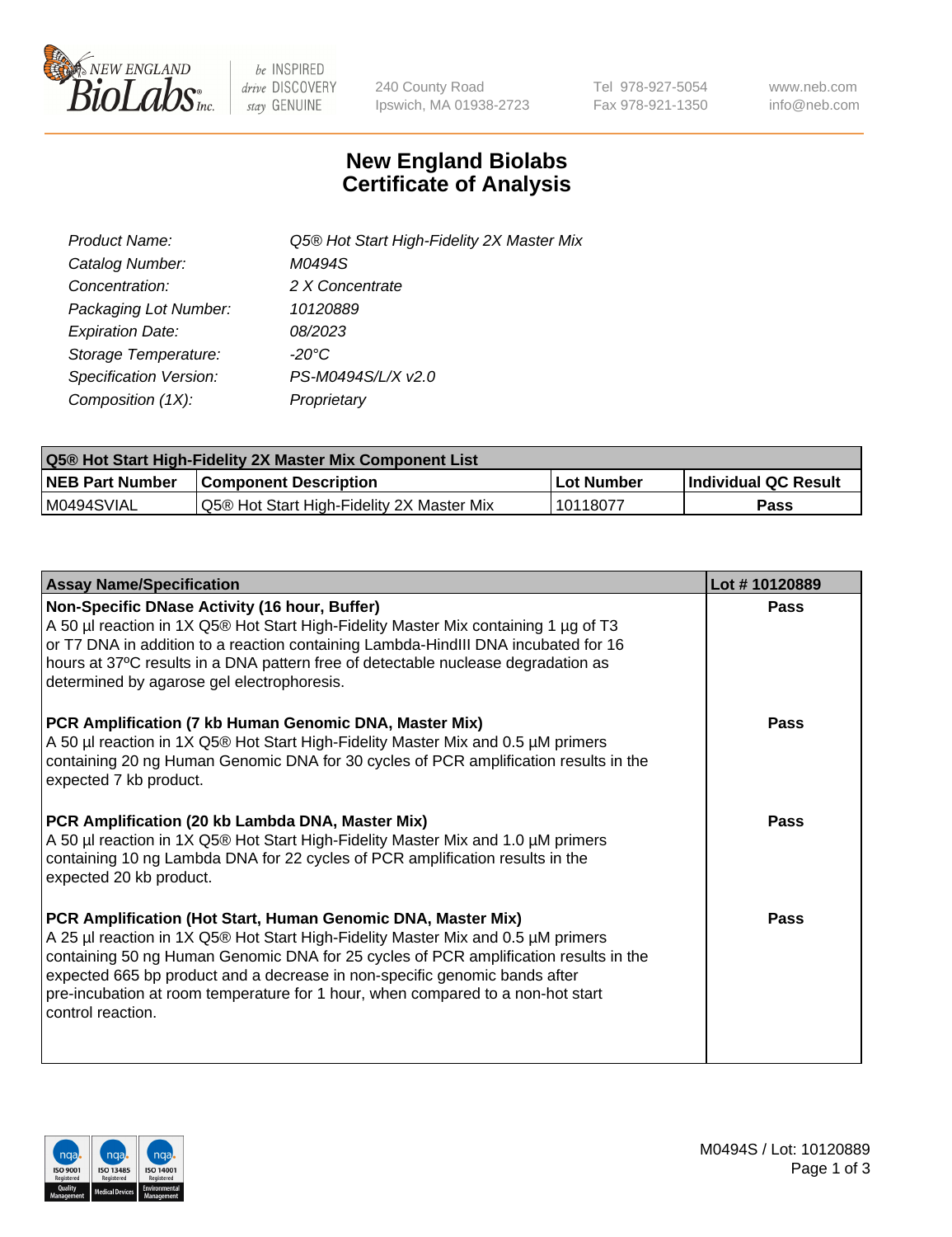

be INSPIRED drive DISCOVERY stay GENUINE

240 County Road Ipswich, MA 01938-2723 Tel 978-927-5054 Fax 978-921-1350

www.neb.com info@neb.com

| <b>Assay Name/Specification</b>                                                                                                                                                                                                                                                                                                                                                                                                    | Lot #10120889 |
|------------------------------------------------------------------------------------------------------------------------------------------------------------------------------------------------------------------------------------------------------------------------------------------------------------------------------------------------------------------------------------------------------------------------------------|---------------|
| <b>Endonuclease Activity (Nicking, Polymerase, dNTP)</b><br>A 50 µl reaction in NEBuffer 2 in the presence of 400 µM dNTPs containing 1 µg of<br>supercoiled pUC19 DNA and a minimum of 10 units of Q5® High-Fidelity DNA Polymerase<br>incubated for 4 hours at 37°C results in <10% conversion to the nicked form as<br>determined by agarose gel electrophoresis.                                                               | Pass          |
| <b>Phosphatase Activity (pNPP)</b><br>A 200 µl reaction in 1M Diethanolamine, pH 9.8, 0.5 mM MgCl2 containing 2.5 mM<br>p-Nitrophenyl Phosphate (pNPP) and a minimum of 100 units of Q5® High-Fidelity DNA<br>Polymerase incubated for 4 hours at 37°C yields <0.0001 unit of alkaline phosphatase<br>activity as determined by spectrophotometric analysis.                                                                       | Pass          |
| <b>Protein Purity Assay (SDS-PAGE)</b><br>Q5® High-Fidelity DNA Polymerase is ≥ 95% pure as determined by SDS-PAGE analysis<br>using Coomassie Blue detection.                                                                                                                                                                                                                                                                     | Pass          |
| <b>qPCR DNA Contamination (E. coli Genomic)</b><br>A minimum of 2 units of Q5® High-Fidelity DNA Polymerase is screened for the<br>presence of E. coli genomic DNA using SYBR® Green qPCR with primers specific for the<br>E. coli 16S rRNA locus. Results are quantified using a standard curve generated from<br>purified E. coli genomic DNA. The measured level of E. coli genomic DNA<br>contamination is ≤ 1 E. coli genome. | Pass          |
| <b>RNase Activity (Extended Digestion)</b><br>A 10 µl reaction in NEBuffer 4 containing 40 ng of a 300 base single-stranded RNA<br>and a minimum of 1 µl of Q5® Hot Start High-Fidelity 2X Master Mix is incubated at<br>37°C. After incubation for 4 hours, >90% of the substrate RNA remains intact as<br>determined by gel electrophoresis using fluorescent detection.                                                         | Pass          |

This product has been tested and shown to be in compliance with all specifications.

One or more products referenced in this document may be covered by a 3rd-party trademark. Please visit <www.neb.com/trademarks>for additional information.